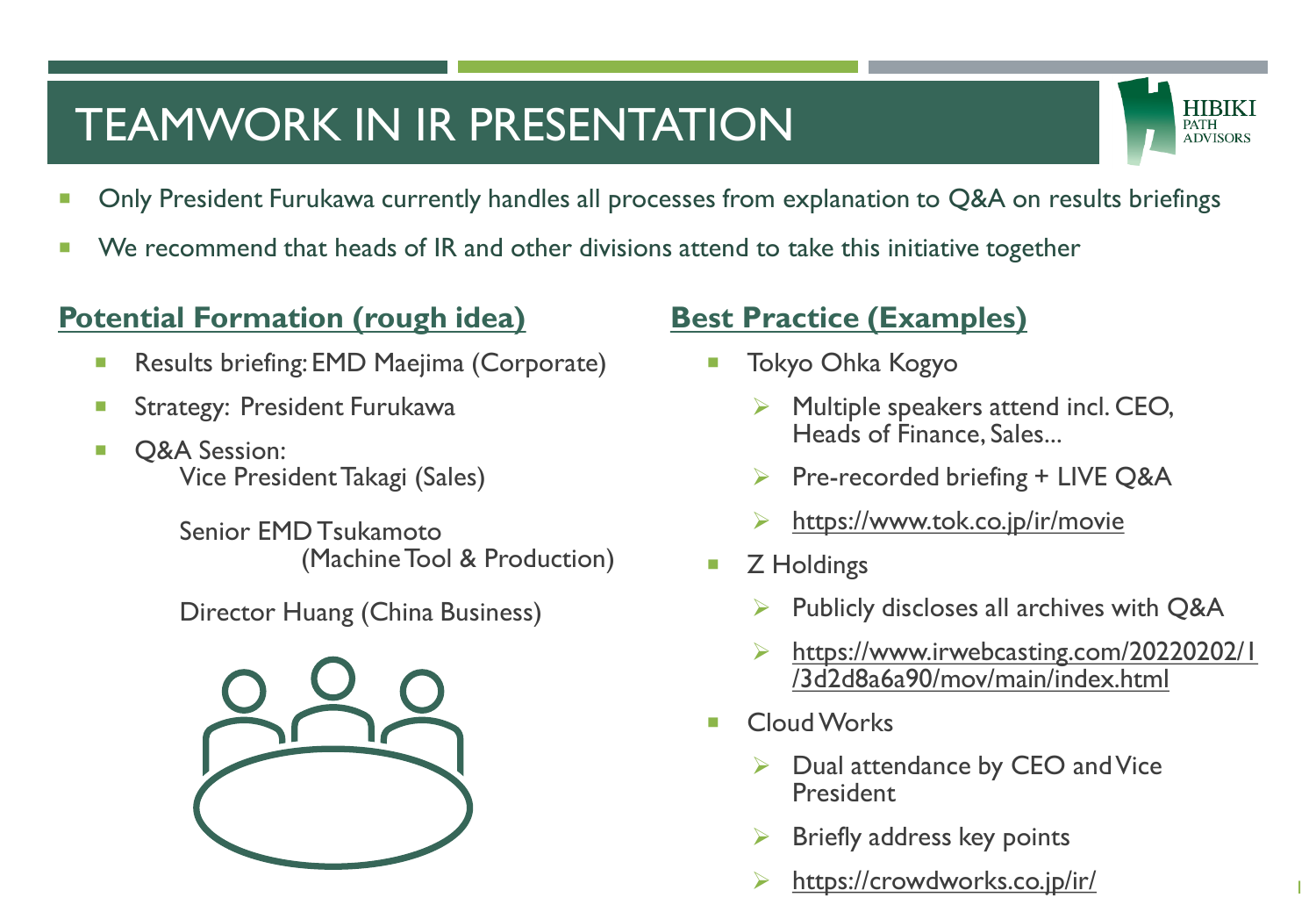### INTERNAL REINFORCEMENT / EXTERNAL RESOURCES



It is worth considering to seek attendance of IR team and leverage outsourcing in the case that it is difficult to ask for immediate help from other directors

#### **Other possible IR Enhancement**

- **Use internal human resource** 
	- $\triangleright$  As Takagi-san and Takeda-san from IR team are capable to explain clearly and have expertise in facing investors, it's natural to play a major role at financial result briefings too
- New hires from outside
	- In recent years, regardless of industry or size, IR has been reevaluated as a strategic function that requires advanced communication skills, and companies have been actively recruiting for this position. Recruiting by LinkedIn and Minsetsu could be an option to take
	- ➢ <https://www.linkedin.com/jobs/view/2906269569>
	- <https://ir-career.com/>
- Appoint IR agencies
	- IR Japan [https://www.irjapan.net/service/ir\\_sr/ir\\_explan.html](https://www.irjapan.net/service/ir_sr/ir_explan.html)
	- Other <https://www.jira.or.jp/irservice/list>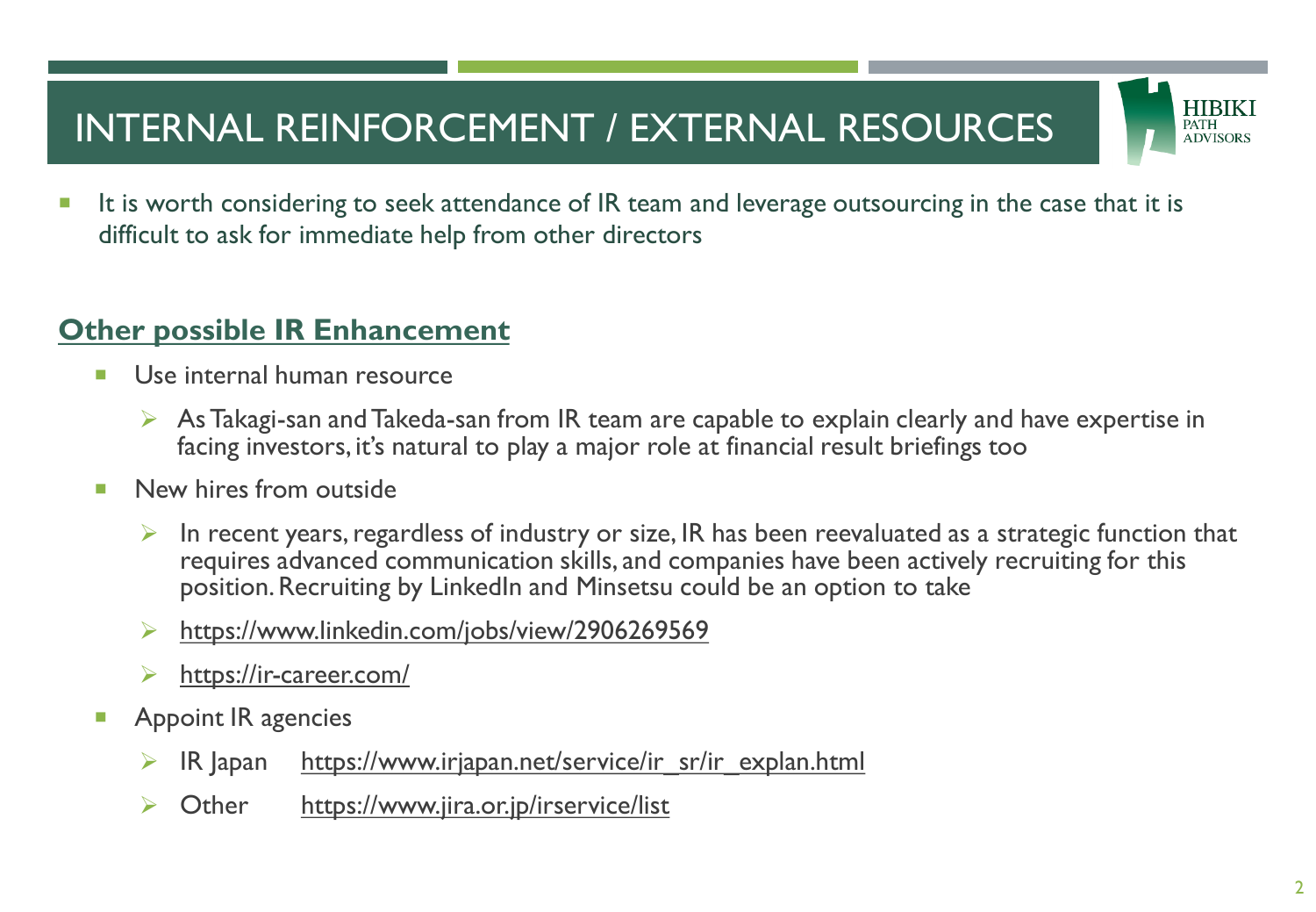### INVESTOR ENGAGEMENT STRATEGY DIVERSIFICATION



Japanese market, especially small-cap, is losing attentions from global investors.

Unless you take every possible measure, no one will likely pay attention to you even if your business is sound and you explain it at periodic earnings call as attendance is low.

A shift from passive IR to aggressive and progressive IR strategy is a *MUST*.

- **Hold sessions of laboratory tours and technology briefings, etc. in addition to current periodic** earnings call
- Interactive discussion sessions with investors on deeper topic such as "my strategy and plan" (We can also help you to set up such session like we did with Ihara Science)
- **Utilize external IR advisory services for strategy development and execution all at once**
- **Expand sponsored research to appoint the second to have multiple views**
- It is essential to conduct above actions in multiple ways with focus on foreign investors. This is the weak link amongst IR service companies in Japan